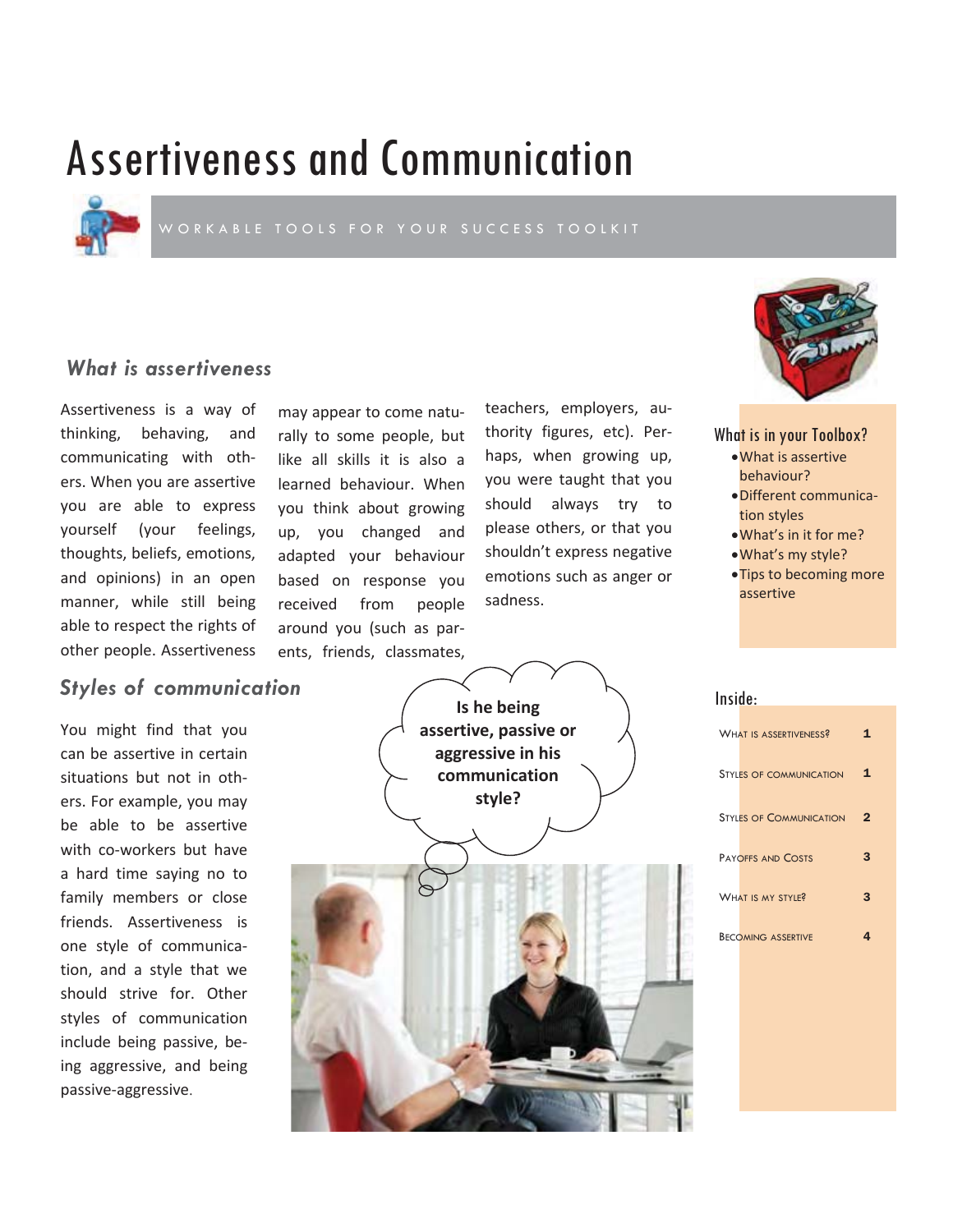

# *Styles of Communication*

Communication typically not simply either passive or aggressive. Given that it is not black and white, it should be considered as if on a continuum with aggressiveness and passivity on each extreme. Assertiveness lies in between the two.

Passive **Commission Contract Contract Contract Contract Contract Contract Contract Contract Contract Contract Contract Contract Contract Contract Contract Contract Contract Contract Contract Contract Contract Contract Cont** 

## Assertive Style

Communicating assertively means being able to stand up for your own needs in a simple and direct manner. It does not attack or negate the needs of other people. You stand up for yourself and take responsibility for getting your needs met in a way that is beneficial for yourself and others. When you are being assertive most people will respect you for your honesty and directness. Here are some characteristics of an assertive style:

| Sincere and clear | Firm voice | Open to listening to | Good eye contact | "I" statements |
|-------------------|------------|----------------------|------------------|----------------|
| <b>VOICE</b>      |            | the other person     |                  |                |

## **Passive Style**

Passiveness (also called submissiveness) is a communication style where you violate your own rights by not standing up for what you need, or expressing yourself by communicating your needs are less important than others' needs. Because people don't know what your wants or feelings are, they can't respond in any way. This may lead you to feel unvalued by others and lead to feelings of worthlessness, guilt, anxiety and depression. Here are some characteristics of a passive style:

| Apologizing inappro-<br>really doesn't matter"<br>priately | Dismissing yourself "it   Putting yourself down | Poor eve contact | Facial expression<br>doesn't match inter-<br>nal feelings |
|------------------------------------------------------------|-------------------------------------------------|------------------|-----------------------------------------------------------|
|------------------------------------------------------------|-------------------------------------------------|------------------|-----------------------------------------------------------|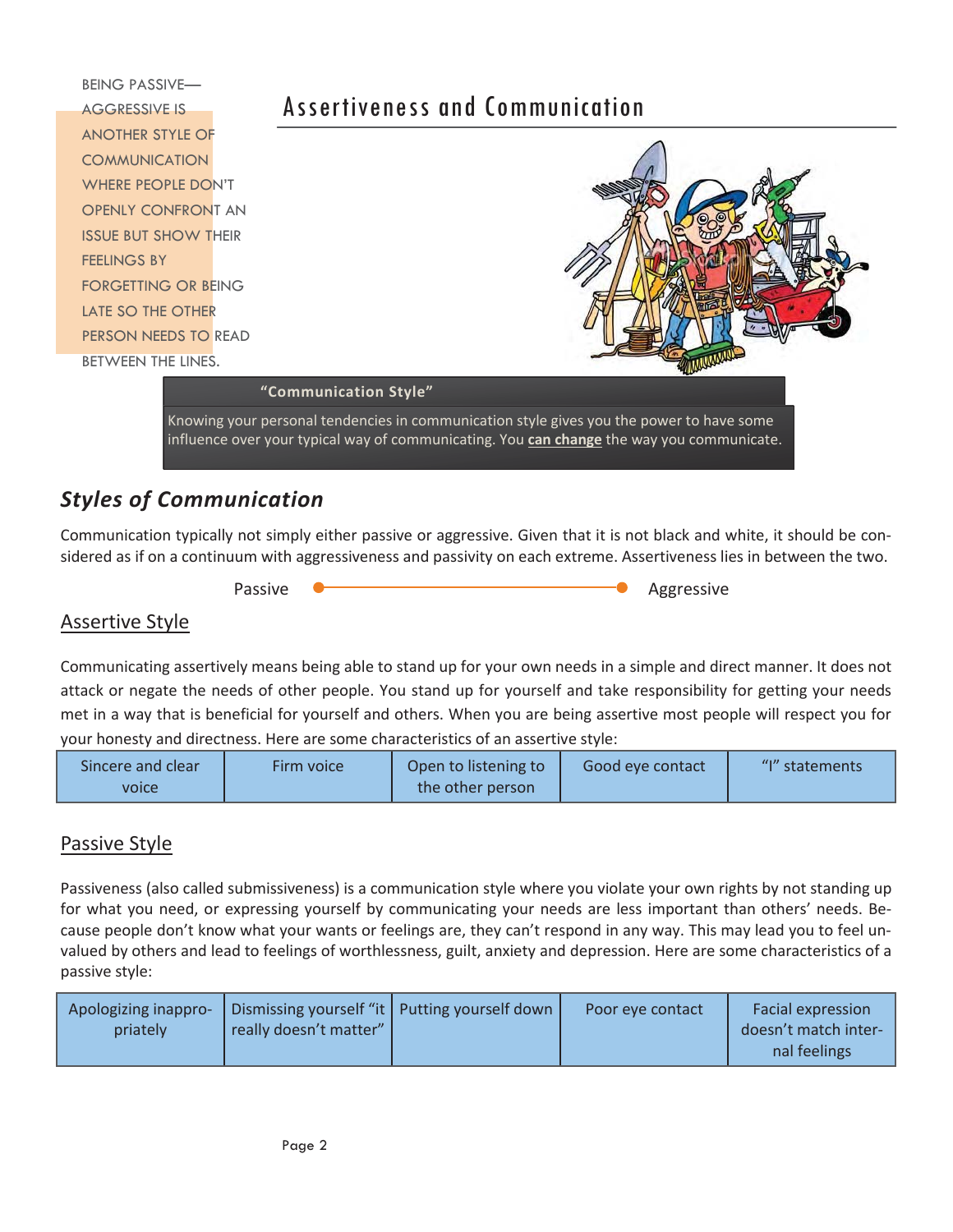# *Styles of Communication cont'd*

### **Aggressiveness**

Aggressiveness is a communication style that ensures your needs are being met but violates the rights and needs of other people. This can involve communicating in a demanding way, being hostile to others, and even threatening to others. Intimidation is often used by people with an aggressive communication style. Here are some examples

| <b>Blaming</b>      | Threatening         | Gestures such as<br>clenching fists | Staring the other<br>person down |
|---------------------|---------------------|-------------------------------------|----------------------------------|
| Sarcastic or conde- | Asking questions in | Intruding on a per-                 | Being cold and with-             |
| scending tone       | a hostile manner    | son's space                         | drawn                            |

# *What is the payoff for different communication styles?*

| The payoff you get                                                                             |                                                                                                             |                                                                                                                    | The price you pay                                                                                                  |                                                                                                                 |                                                                                                              |
|------------------------------------------------------------------------------------------------|-------------------------------------------------------------------------------------------------------------|--------------------------------------------------------------------------------------------------------------------|--------------------------------------------------------------------------------------------------------------------|-----------------------------------------------------------------------------------------------------------------|--------------------------------------------------------------------------------------------------------------|
| <b>Passive</b>                                                                                 | <b>Assertive</b>                                                                                            | <b>Aggressive</b>                                                                                                  | <b>Passive</b>                                                                                                     | <b>Assertive</b>                                                                                                | <b>Aggressive</b>                                                                                            |
| -praise for<br>being a good<br>sport<br>-being pro-<br>tected and<br>looked after<br>by others | -being able to<br>see, hear, and<br>love others<br>more easily<br>-getting your<br>needs met<br>-confidence | -you feel pow-<br>erful and less<br>vulnerable<br>-you often get<br>what you<br>want<br>-people leave<br>vou alone | -people can<br>make too<br>many de-<br>mands of you<br>-a build-up of<br>stress and<br>anger make<br>you depressed | -there is no<br>guarantee of<br>outcome<br>-sometimes<br>others are<br>uncomfort-<br>able with di-<br>rect talk | -people feel<br>resentful<br>about you<br>-loneliness<br>-trouble in<br>relationships<br>at home and<br>work |

## *What is your primary communication style?*

Think about yourself and some of your experiences. Ask yourself how you may have learned your style of communication.

How did your family and friends teach you to deal with conflict?

In what ways did you learn to get what you wanted without directly asking for it? Examples could include yelling, crying, making threats, etc.

\_\_\_\_\_\_\_\_\_\_\_\_\_\_\_\_\_\_\_\_\_\_\_\_\_\_\_\_\_\_\_\_\_\_\_\_\_\_\_\_\_\_\_\_\_\_\_\_\_\_\_\_\_\_\_\_\_\_\_\_\_\_\_\_\_\_\_\_\_\_ \_\_\_\_\_\_\_\_\_\_\_\_\_\_\_\_\_\_\_\_\_\_\_\_\_\_\_\_\_\_\_\_\_\_\_\_\_\_\_\_\_\_\_\_\_\_\_\_\_\_\_\_\_\_\_\_\_\_\_\_\_\_\_\_\_\_\_\_\_\_

\_\_\_\_\_\_\_\_\_\_\_\_\_\_\_\_\_\_\_\_\_\_\_\_\_\_\_\_\_\_\_\_\_\_\_\_\_\_\_\_\_\_\_\_\_\_\_\_\_\_\_\_\_\_\_\_\_\_\_\_\_\_\_\_\_\_\_\_\_\_

\_\_\_\_\_\_\_\_\_\_\_\_\_\_\_\_\_\_\_\_\_\_\_\_\_\_\_\_\_\_\_\_\_\_\_\_\_\_\_\_\_\_\_\_\_\_\_\_\_\_\_\_\_\_\_\_\_\_\_\_\_\_\_\_\_\_\_\_\_\_ \_\_\_\_\_\_\_\_\_\_\_\_\_\_\_\_\_\_\_\_\_\_\_\_\_\_\_\_\_\_\_\_\_\_\_\_\_\_\_\_\_\_\_\_\_\_\_\_\_\_\_\_\_\_\_\_\_\_\_\_\_\_\_\_\_\_\_\_\_\_

\_\_\_\_\_\_\_\_\_\_\_\_\_\_\_\_\_\_\_\_\_\_\_\_\_\_\_\_\_\_\_\_\_\_\_\_\_\_\_\_\_\_\_\_\_\_\_\_\_\_\_\_\_\_\_\_\_\_\_\_\_\_\_\_\_\_\_\_\_\_ \_\_\_\_\_\_\_\_\_\_\_\_\_\_\_\_\_\_\_\_\_\_\_\_\_\_\_\_\_\_\_\_\_\_\_\_\_\_\_\_\_\_\_\_\_\_\_\_\_\_\_\_\_\_\_\_\_\_\_\_\_\_\_\_\_\_\_\_\_\_

Do you still use these ways today?

What is the price and pay off for your use of communication?



HOW YOU COMMUNICATE YOUR IDEAS AND FEELINGS CAN BE AN IMPORTANT FACTOR IN HOW YOU FEEL.

**ACTUALLY** STARTING TO ACT ASSERTIVE, EVEN THOUGH YOU MAY NOT FEEL ASSERTIVE INSIDE, WILL MAKE YOU FEEL STRONGER AND **MORE** CONFIDENT. THE MORE YOU ACT ASSERTIVE THE HEALTHIER YOU BECOME.